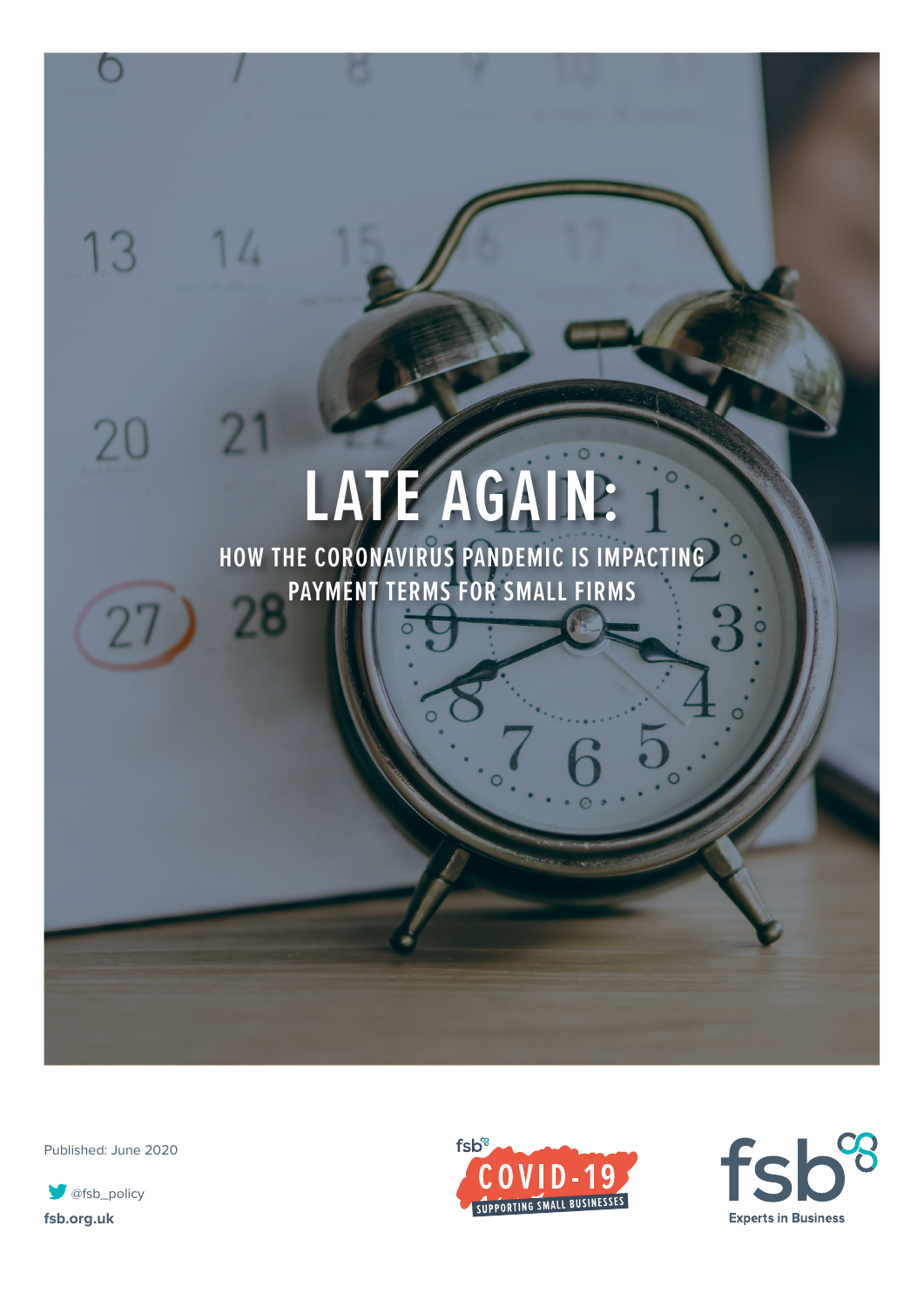### **ACKNOWLEDGEMENTS**

This report was authored by Daniel Bellis, Senior Policy Advisor for Local Government and Procurement, with support from Tim Colman, FSB member, and Procurement Policy Unit Chair. Special thanks to FSB's media, public affairs and policy teams in Westminster, Scotland, Wales and Northern Ireland, in particular the project team responsible for delivering the report: especially David Hale, David Moore-Crouch, Matt Dickinson and Tom Blenkinsop. The report was designed by Cactus Design – a small business based in Wales.

A special thanks also to the Small Business Commissioner, Philip King, who has helped source a number of case studies to show the positive impact some larger businesses can have in helping their supply chain through the current crisis.

### **WHO WE ARE**

The Federation of Small Businesses (FSB) is the UK's leading business organisation. Established over 45 years ago to help our members succeed in business, we are a non-profit making and non-party political organisation that's led by our members, for our members. Our mission is to help smaller businesses achieve their ambitions. As experts in business, we offer our members a wide range of vital business services, including legal advice, financial expertise, access to finance, support, and a powerful voice in government.

FSB is the UK's leading business campaigner, focused on delivering change which supports smaller businesses to grow and succeed. Our lobbying arm starts with the work of our team in Westminster, which focuses on UK and English policy issues. Further to this, our expert teams in Glasgow, Cardiff and Belfast work with governments, elected members and decision-makers in Scotland, Wales and Northern Ireland.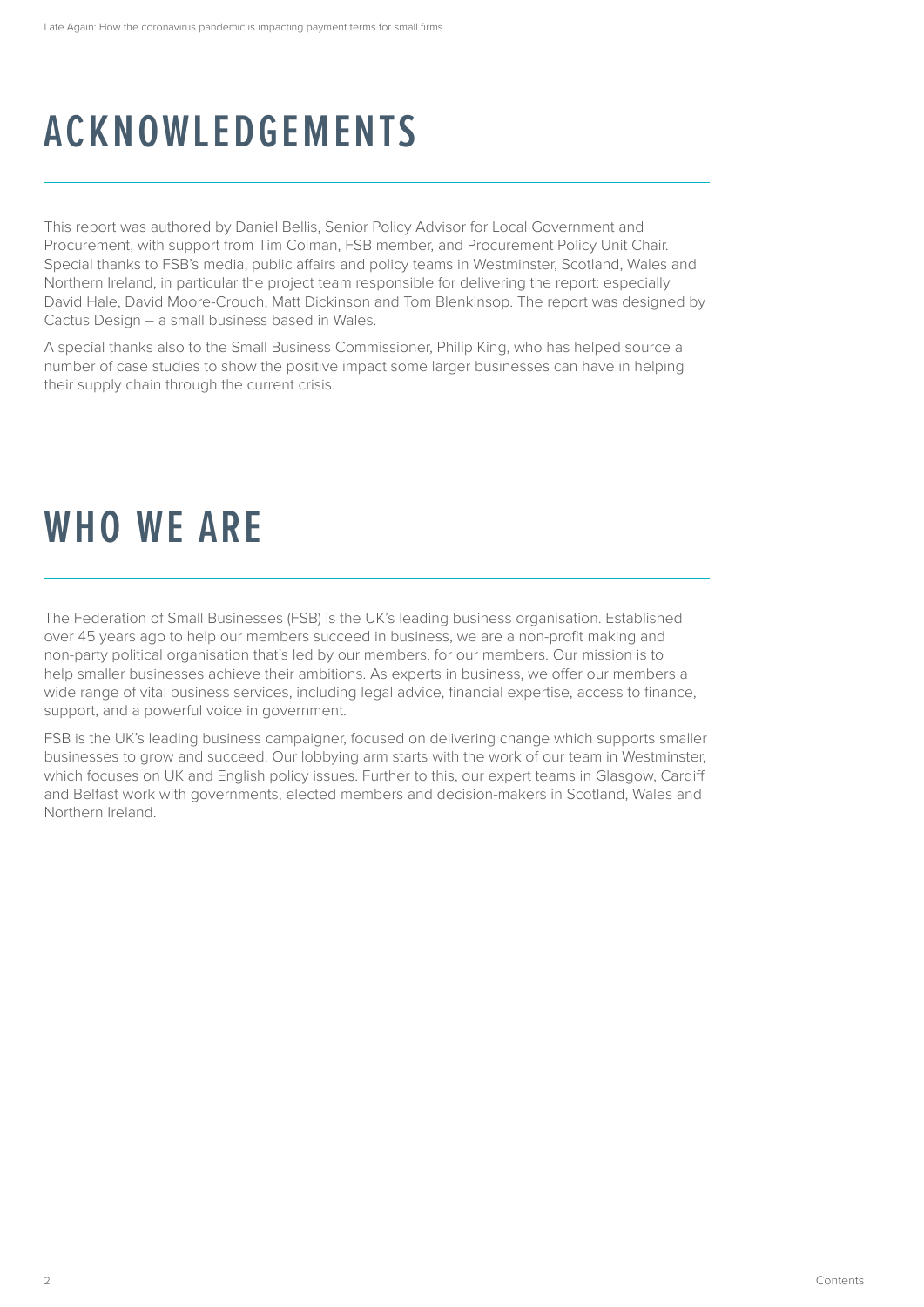### **CONTENTS**

| Late payment across the small business landscape  11               |  |
|--------------------------------------------------------------------|--|
| Sector breakdown of the experience of late and frozen payments  15 |  |
|                                                                    |  |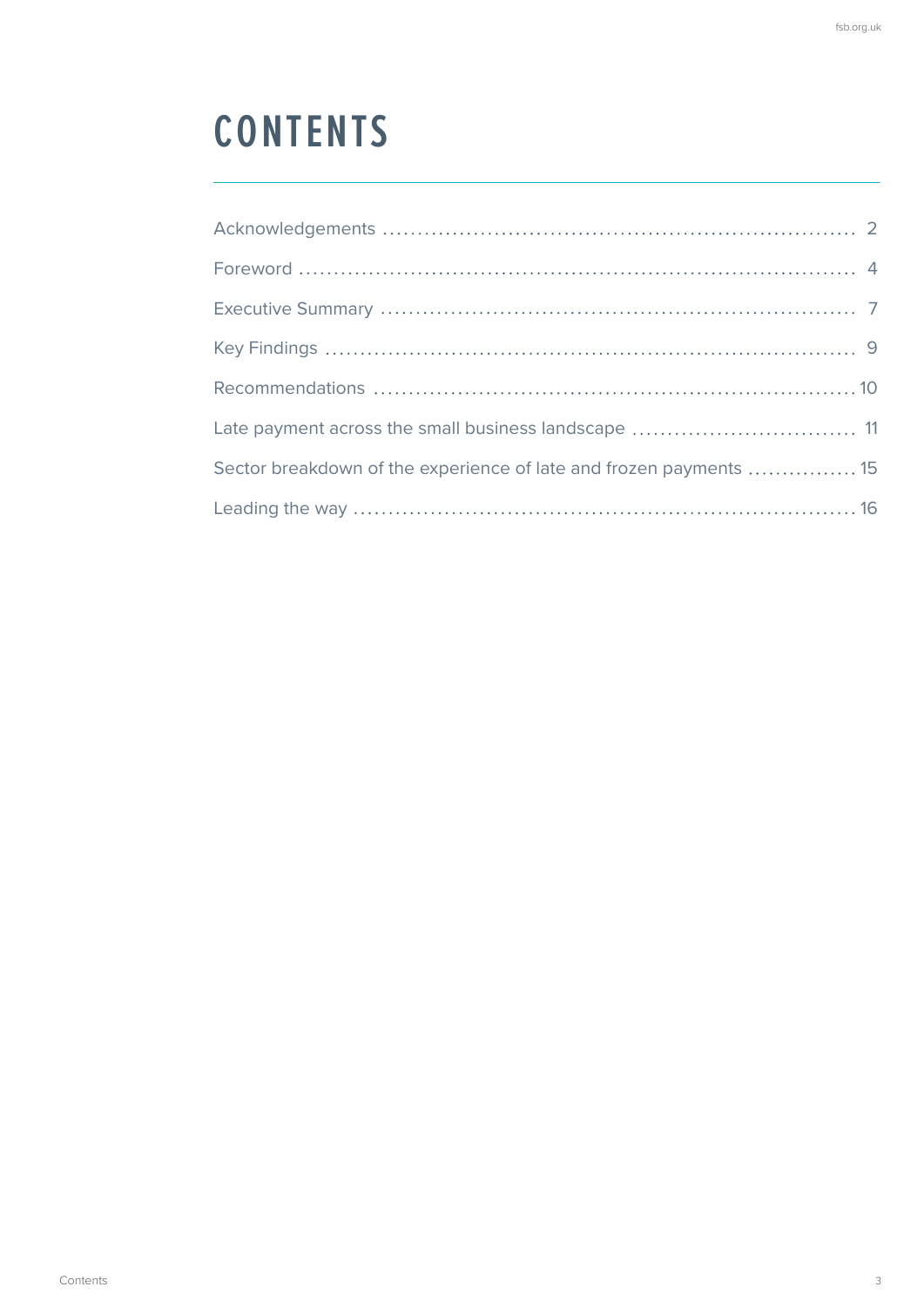### **FOREWORD**

On 19 June 2019, the Government announced reforms to tackle late payments, after considerable engagement with FSB. One year on, they have not been enacted as our Government and Parliament has been consumed by Brexit, a General Election, and now a pandemic crisis.

Before COVID-19, poor payment practice was already embedded as one of the most serious impediments to small business growth and survival. The COVID-19 crisis has now exacerbated this late payments crisis. Small businesses and the self-employed depend on cashflow for their very existence – 'cash is king'.

Today, unless we can successfully tackle the scourge of late payments and, more generally, poor payment practice, many small businesses will be forced to close their doors for good and will be unable to play their part in spearheading the UK's economic recovery. Poor payment practice to a small business will make the difference between it collapsing and being ready to take part in the recovery from this pandemic. Longer term, this poor practice harms the UK's large corporates whose future success depends on productive, robust and sustainable supply chains.

It is vital that the Government recognises that small firms will be at their most vulnerable during the early stages of recovery when cashflow will be at its tightest. Being paid on time could be make or break for many UK small businesses. It is crucial that big business, government and small businesses come together to tackle the issue of late payments.

That is why we are calling on the Government to mandate that any large businesses receiving significant financial help (in the form of a government-backed bailout or taking a shareholding in that company) should commit to a small business supplier charter, including making all payments within 30 days<sup>1</sup>.

Some of the actors and tools already exist. The Small Business Commissioner, for example, should be given the power to fine businesses up to a maximum of £30,000 in cases where systematic and chronic late payment has been proven, and Duty to Report data spot checked by independent auditors and published as part of annual reports2. The Government should also commit to moving the target for prompt payment down from 60 days to 30 days. The Prompt Payment Code<sup>3</sup> should have its provisions toughened so that never again can a company like Carillion, when its finances began to deteriorate, use the fact it is a signatory to dismiss complaints that it was paying suppliers in excess of 120 days.

There are echoes of this behaviour during COVID-19, with corporates stopping all payment without notice, and budget holders manually approving payment against each PO, delaying payment just at the most important time to get money owed into small businesses.

Set against a backdrop of increasing levels of late and frozen payment, the current pandemic has seen examples where large businesses have gone the extra mile to support smaller businesses in their supply chains. It is important that we show the positives as well as the negatives in this research. Arguably, good supply chain practice leading to a robust and sustainable supply chain is one of the major competitive advantages that one large business can have over another.

As the UK embarks on an infrastructure revolution, and given the power of public sector procurement to support economic recovery, it is vital that payment practice within public sector supply chains is improved. We recognise and welcome the good work that has already taken place – but there is a lot more to do if public sector procurement is to genuinely be used to support small businesses and the self-employed through an economic recovery.

2 This recommendation has also been forwarded by the Association for Accounting Technicians.

<sup>1</sup> This would ideally be 7 or 14 days to be considered prompt, with 30 days as the maximum 'standard' terms, with no additional charges / deductions for the privilege of being paid promptly.

<sup>3</sup> Other voluntary codes, such as the Good Business Charter, should also match the 30 day payment target.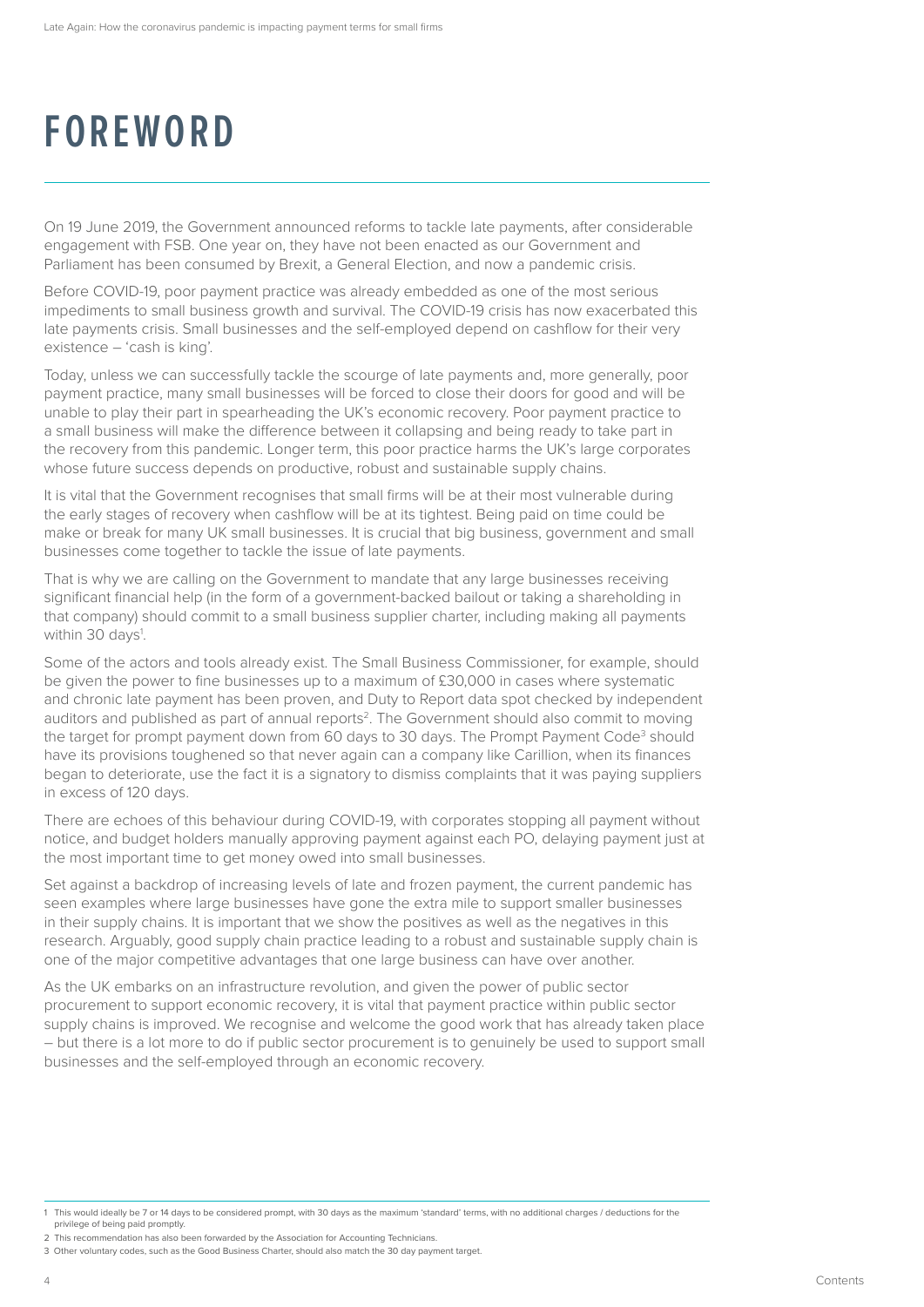If businesses large and small are to survive this crisis and thrive after it they need to work together and support each other. This starts with good payment practice. And we cannot wait one more year for the help needed to arrive.



 Mike Cherry OBE, National Chairman, Federation of Small Businesses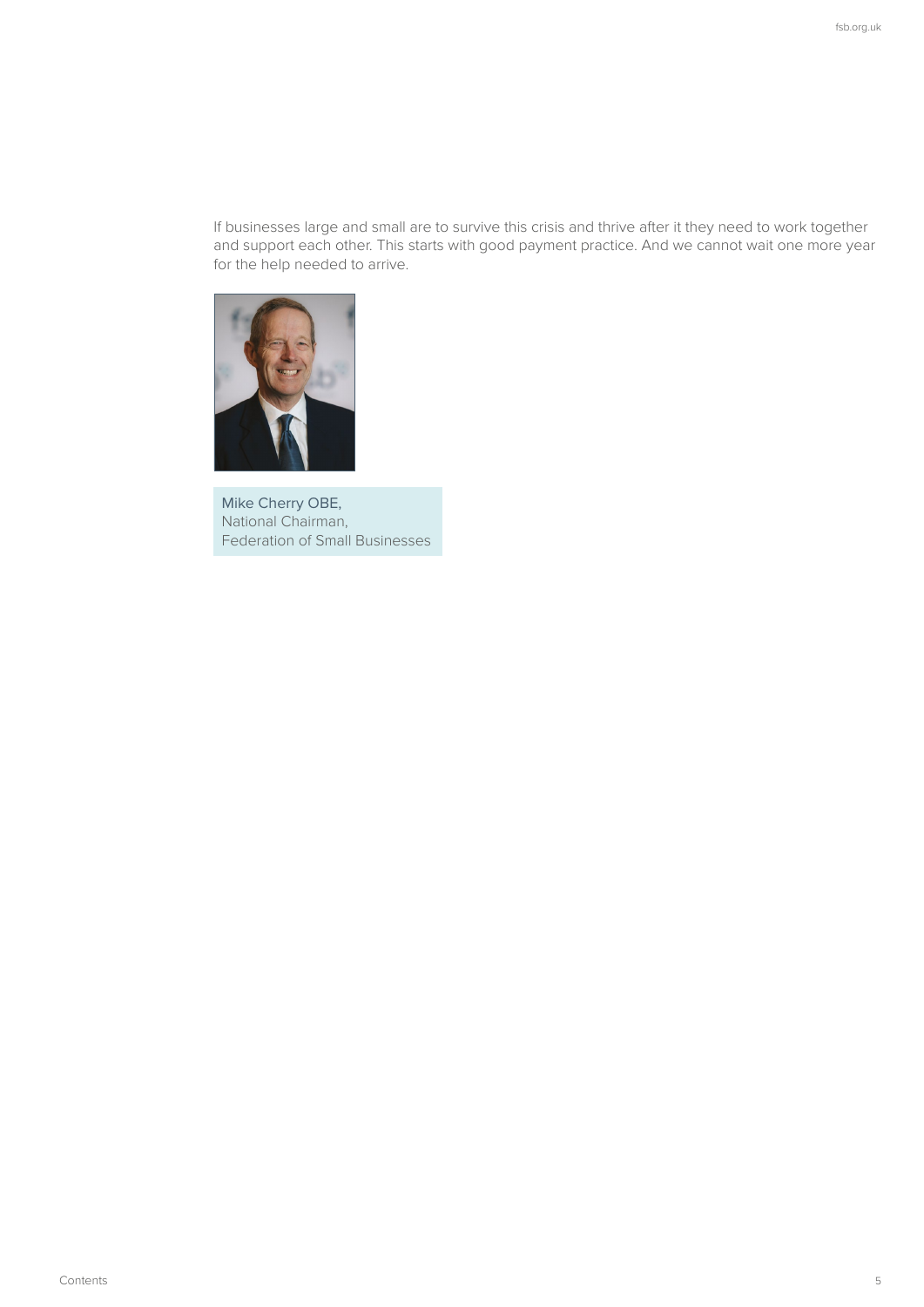### **LATE AGAIN: HOW THE CORONAVIRUS PANDEMIC IS IMPACTING PAYMENT TERMS FOR SMALL FIRMS**



**62%**

of all small businesses have experienced either an **increase in late payments** and/or **had payments frozen completely** as a result of COVID-19



of all small businesses have experienced a **lengthening of payment terms** from customers as a result of COVID-19





of small **wholesale firms**



$$
62%
$$

of small **legal and accounting firms**





of small **advertising and market research firms** 

have experienced either an **increase in late payments** and/or had **payments frozen completely as a result of COVID-19**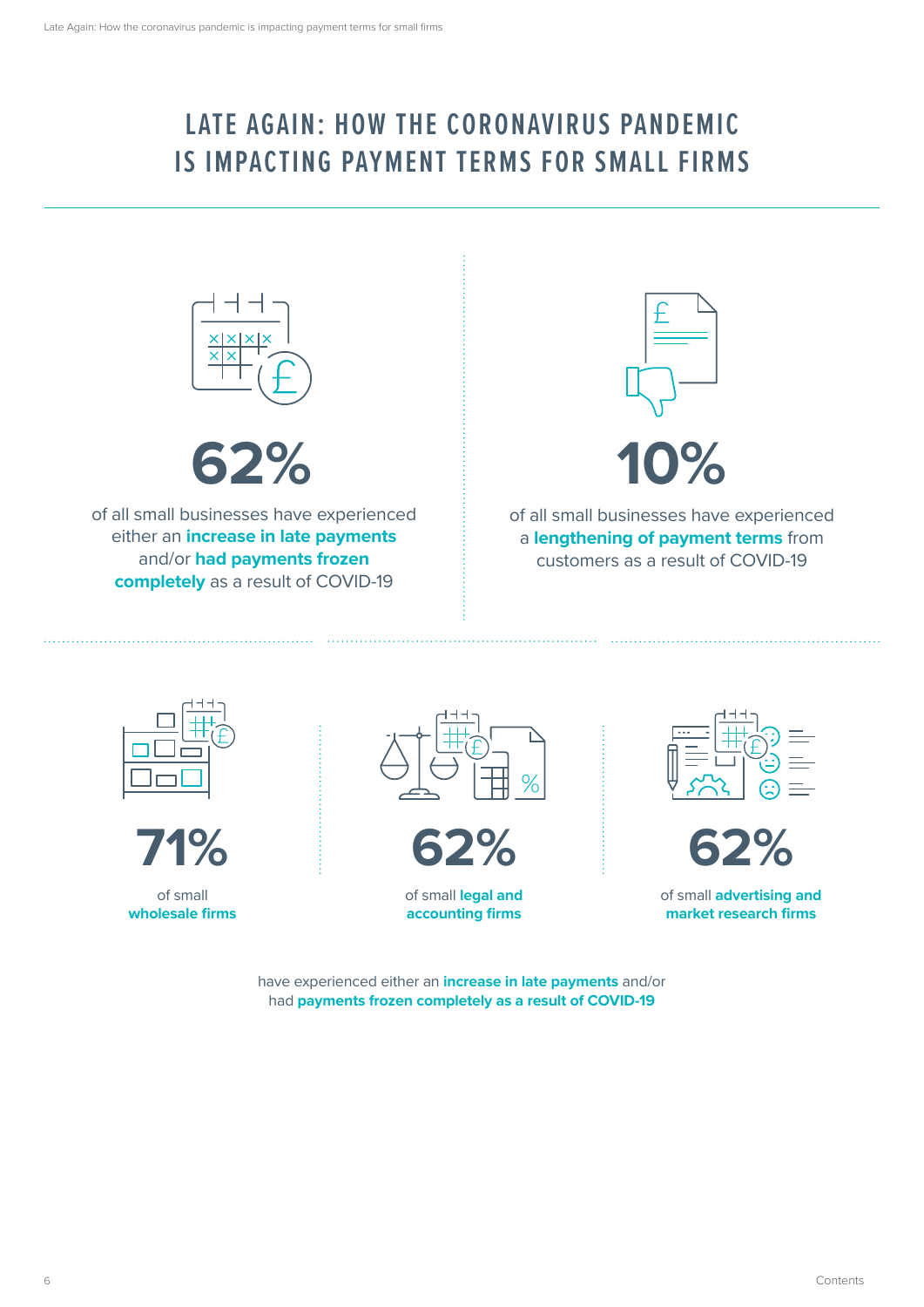### **EXECUTIVE SUMMARY**

Late payment, whilst always an issue, has dramatically increased during the COVID -19 health crisis, with many small businesses experiencing an increase in poor payment practice. As customers have sought to hold on to cash assets during the COVID-19 pandemic, many have chosen to do so by not paying due invoices. Almost a third of all small businesses have had payments frozen, with no clear expectation of when these payments might be made, if at all, during the current crisis. This is particularly damaging for small businesses and for the supply chain relationship, as it also heavily undermines any future work which may be critical for all involved. Whilst some progress has been made to improve payment practice over the last few years, these had not solved the problem as we headed into the COVID-19 crisis. This report will specifically be looking at the impact COVID-19 has had on payments to small businesses and the self-employed. This means that the majority of the data analysed was gathered after the lockdown was announced (23 March 2020), and our survey questions asked in such a way as to capture its impact. The survey was in the field between 22 April and the 30 April, receiving 5,471 responses.

For the purposes of this report, B2B represents any business which has identified as selling directly to another business, B2PS represents any business which has identified as selling directly to the public sector (including central government and local authorities) or their supply chains, and B2C denominates a business selling directly to a consumer. For the vast majority of this publication, the statistics gathered only refer to the 4,228 business respondents for whom late payment is relevant i.e. those that operate using invoices and not payment over a counter. There is also some overlap between B2B and B2PS data, meaning that it is beneficial to look at the difference or lack of difference between the two data sets as opposed to the headline figure when considering late payment for the B2PS cohort.

Small businesses supplying B2B (Business to Business) or B2PS (Business to Public Sector) have both experienced around a 60 per cent increase in late payments and or frozen payments, suggesting that where the customer is another business or in a government supply chain, we are much more likely to find late payment practices occurring.

Our data also shows that almost one in four (23%) small businesses in government supply chains have had a payment frozen completely, and 29% of small businesses supplying B2B have had a payment frozen.

Given the Prompt Payment Code requirement for payment to be made within 60 days, and the timing of lockdown (which commenced on 23 March), this means that a small business which has carried out work in January could conceivably have received no payment for their works, and we know that furloughing staff, especially within finance, will have had an impact, too. This is particularly critical for the many small businesses whose cashflow is dependent on only one or two supply chains, often one or two larger businesses.

Our data has also shown that very few companies are changing, and or communicating any change in terms of payment or freezing of payments to small businesses in advance, with only one in ten small businesses supplying B2B or B2PS being informed of such changes. This means that many small businesses have seen due payments run over their set terms, whilst a minority have had the only slightly less unfavourable situation of having their terms lengthened. Although lengthening payment terms can be crushing for a small business (as this is often done under some duress) this can at least provide a likely or possible indication of when payment might be expected, mitigating additional effort expended by businesses chasing overdue invoices. However, as with Carillion, a sudden lengthening of payment terms is the sign of a business getting into serious trouble and should raise the spectre of that company not surviving or not paying at all.

The cumulative impact of all of this is increased uncertainty and an exacerbation of the acute cashflow crisis occurring among SMEs in the UK, as larger businesses seek to hold on to cash assets at the expense of firms in their supply chain, many of which will be smaller businesses.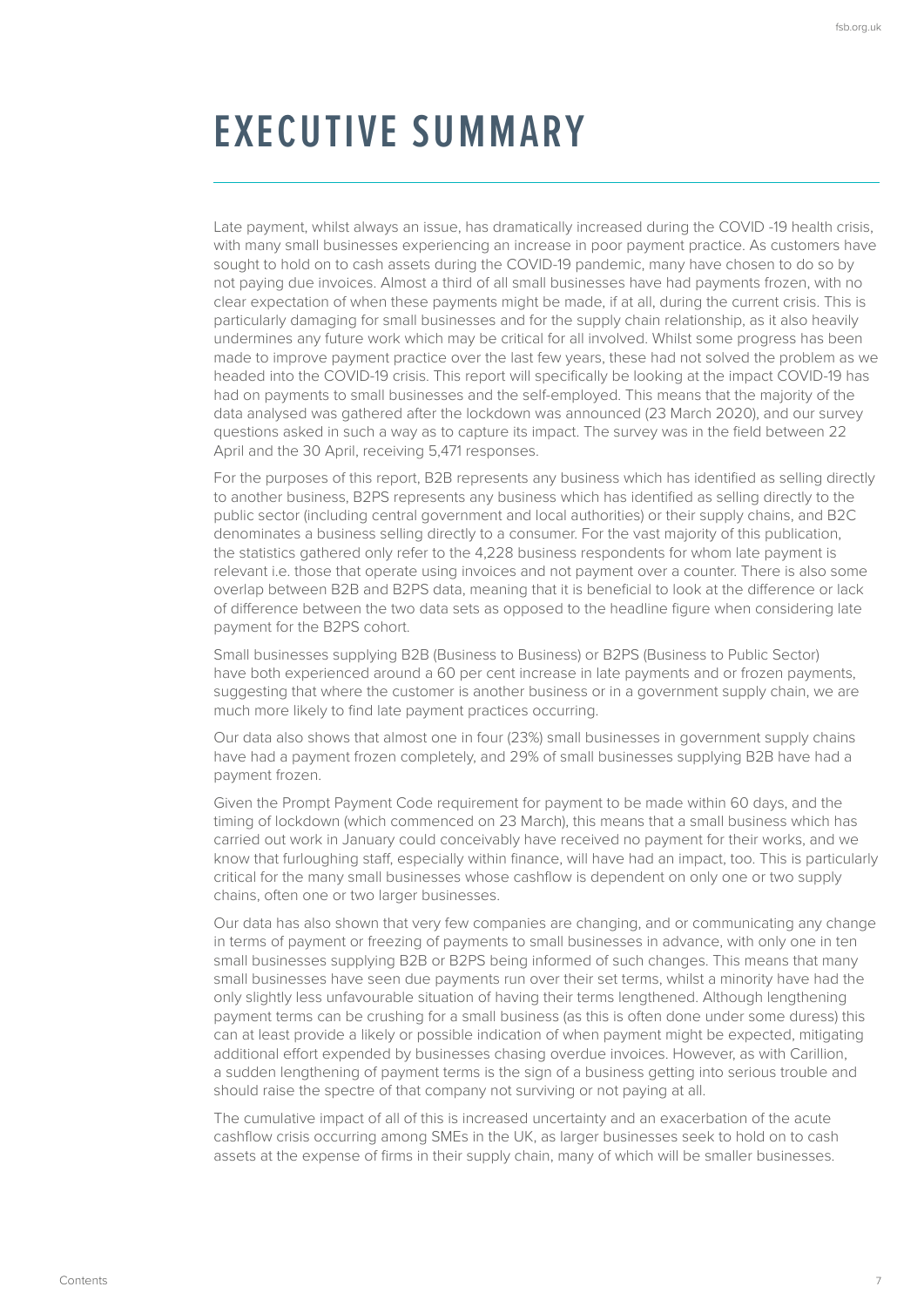"We do however feel that there is one area that the Government has missed that would greatly assist the cashflow of SME's at no long-term cost to the economy. That is speedy payment of suppliers by all organisations. This is an area that has been an issue for many SME's for years and now is the time that something needs to be done about it.

We all know this has been a problem for many years and the current crisis that we are all facing has highlighted the need for action and not just words.

This cashflow issue could have been helped if some of our customers paid us when they should instead of deliberately avoiding phone calls emails etc. We all know that ultimately everyone will have to pay for the government assistance in the form of higher taxes, reduction of services etc.

These large companies should be made accountable and if necessary named and shamed. Until the government really does something about this nothing will happen."

FSB member contacting COVID-19 support line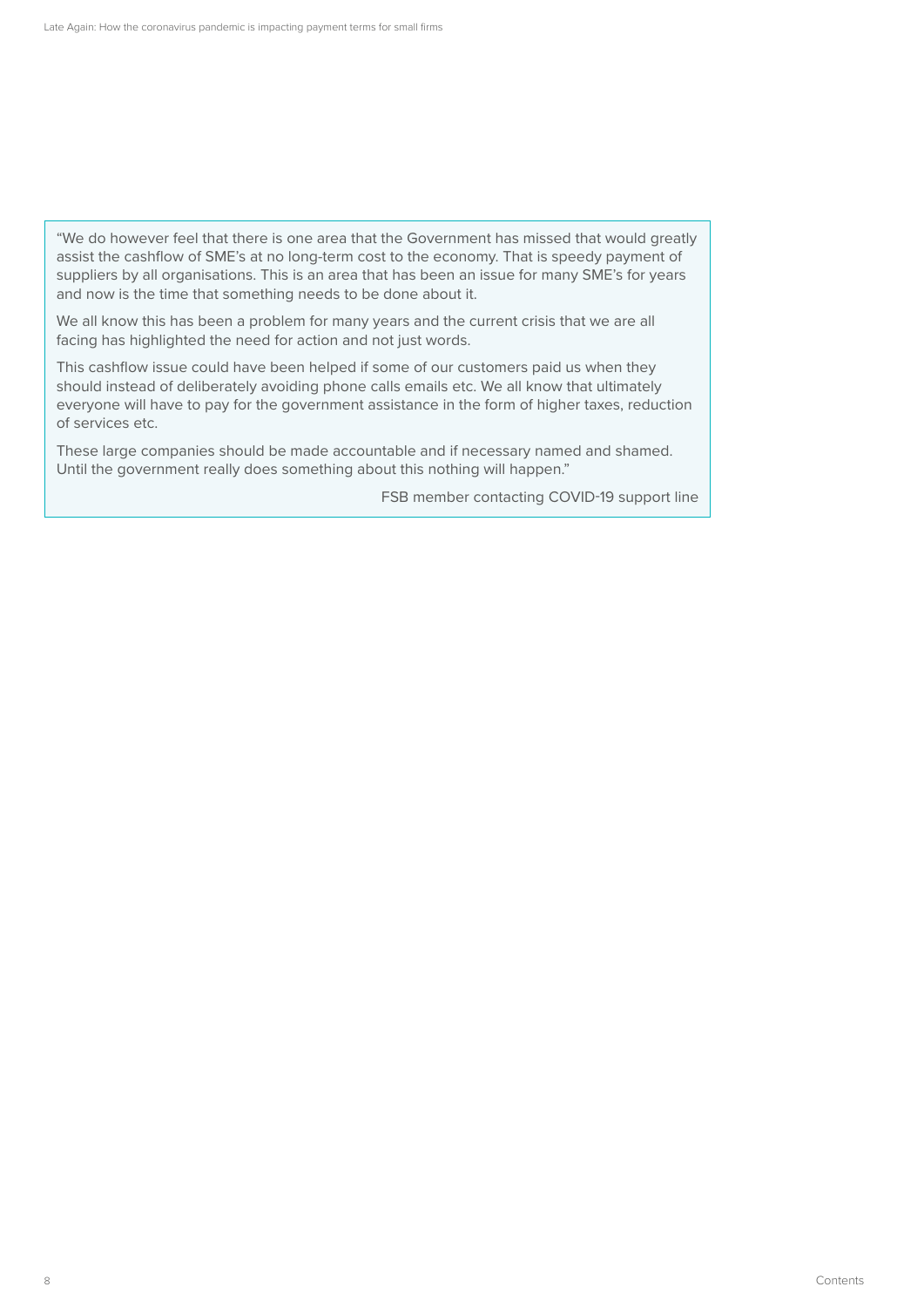### **KEY FINDINGS**

- 62% of all small businesses have experienced either an increase in late payments from customers (44%) and/or had their payments frozen completely (30%) as a result of COVID-19.
- 10% of all small businesses have experienced an increase in payment terms from customers as a result of COVID-19.
- Of those small businesses supplying B2B, 65% have experienced either an increase in late payments from customers (53%) and/or had their payments frozen completely (29%) as a result of COVID-19.
- Of those small businesses supplying to B2PS, 63% have experienced either an increase in late payments from customers (55%) and/or had their payments frozen completely (23%) as a result of COVID-19.
- Of those small businesses supplying B2B, 13% have experienced an increase in payment terms from customers as a result of COVID-19.
- Of those small businesses supplying to B2PS, 13% have experienced an increase in payment terms from customers as a result of COVID-19.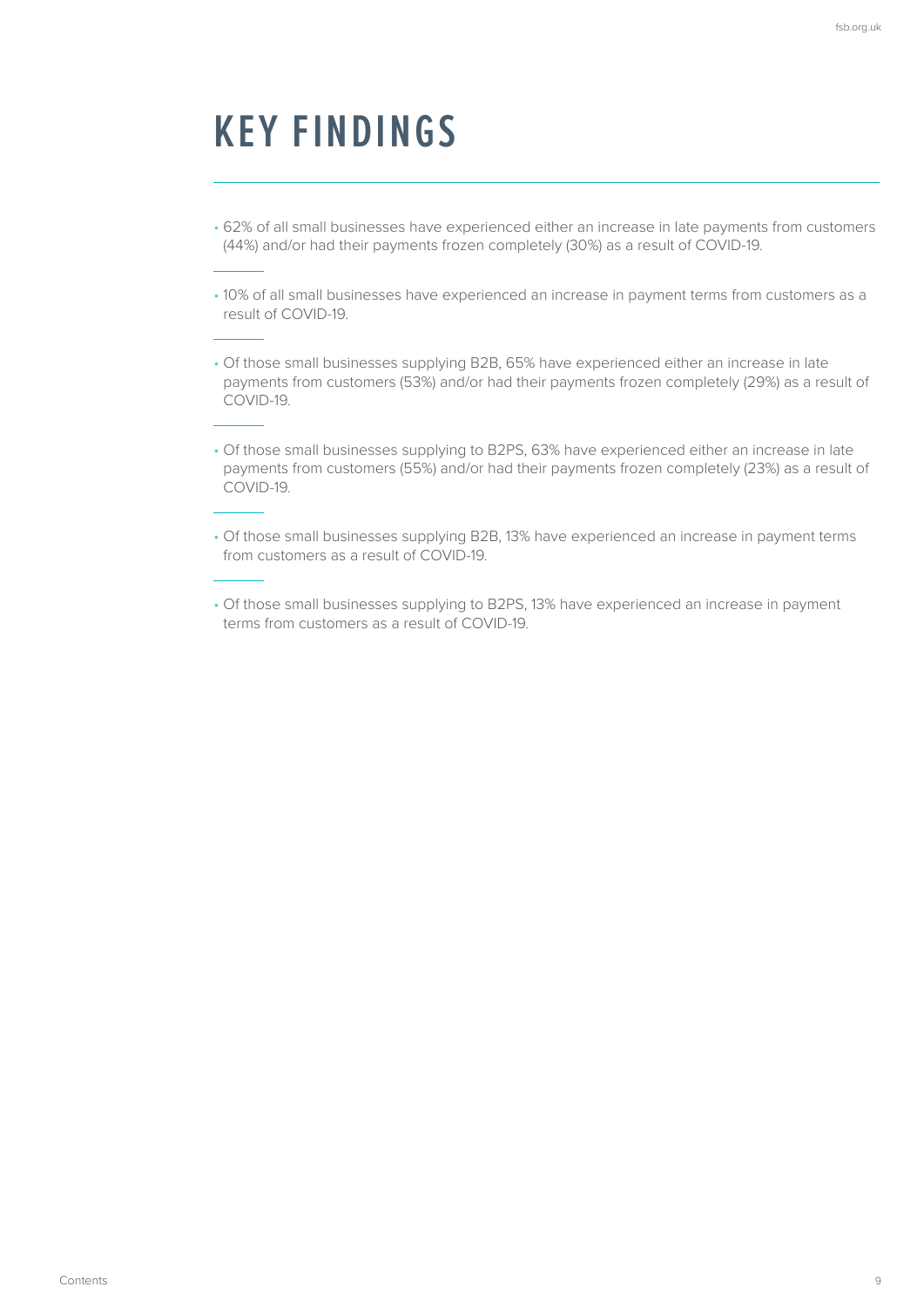### **RECOMMENDATIONS**

#### **Short-term**

The Small Business Commissioner (SBC) should be given the discretion to be able to investigate a business for late payment or poor payment practice based on insight from key stakeholders such as Select Committees and business lobby groups.

The Government, working with the Bank of England should urgently look to shore up supply chain finance. Any large company that benefits from shored-up supply chain finance must commit to using that finance to pay their SME suppliers, pay any outstanding invoices within 14 days, be a signatory of the PPC, and agree not to lengthen their payment terms for their SME providers.

Government should work swiftly with its suppliers and other areas of the public sector to ensure that no small business working in public sector supply chains will see payment frozen or payment terms extended during this health crisis. A centralised relief pot should be established to ensure immediate payment where small businesses in government supply chains have already experienced frozen payments.

The Government must publish its long-awaited consultations on the future of the voluntary Prompt Payment Code (now transferred into Government and under the Small Business Commissioner).

The Government must amend Financial Reporting Council (FRC) guidance and/or legislate at the earliest opportunity to force Audit Committees, led by a Non-Executive Director, to assess and report on payment practices in company annual reports, finally broadening accountability to whole company boards.

Any large businesses receiving significant financial help (in the form of a government bailout or taking a shareholding in that company) should commit to a small business supplier charter with a clear obligation to make all payments within 30 days.

#### **Medium to longer-term**

The SBC should be given the power to fine businesses up to a maximum of £30,000 in cases where compelling evidence shows systematic and chronic late payment.

Government should commit to move the target for prompt payment down from 60 days to 30 days. This effort should be spearheaded by Government strategic suppliers, who should lead the way towards 30-day payment terms.

Government should continue the work already carried out on the outsourcing programme<sup>4</sup> and provide adequate resource so that the lessons and advice gathered by the programme are more widely shared and adopted across all government departments.

Government, working alongside strategic suppliers<sup>5</sup>, should aim to pay 95 per cent of invoices within 30 days – this would also be the new standard for the prompt payment code.

Any tier 1 businesses bidding for government work which cannot demonstrate that they are complying with the Prompt Payment Code may only be awarded a contract (if at all) if the payment structure follows a project bank account model.

<sup>4</sup> Also known as project Santiago or the Outsourcing Playbooks.

<sup>5</sup> Government strategic suppliers and crown representatives can be found here:<https://www.gov.uk/government/publications/strategic-suppliers>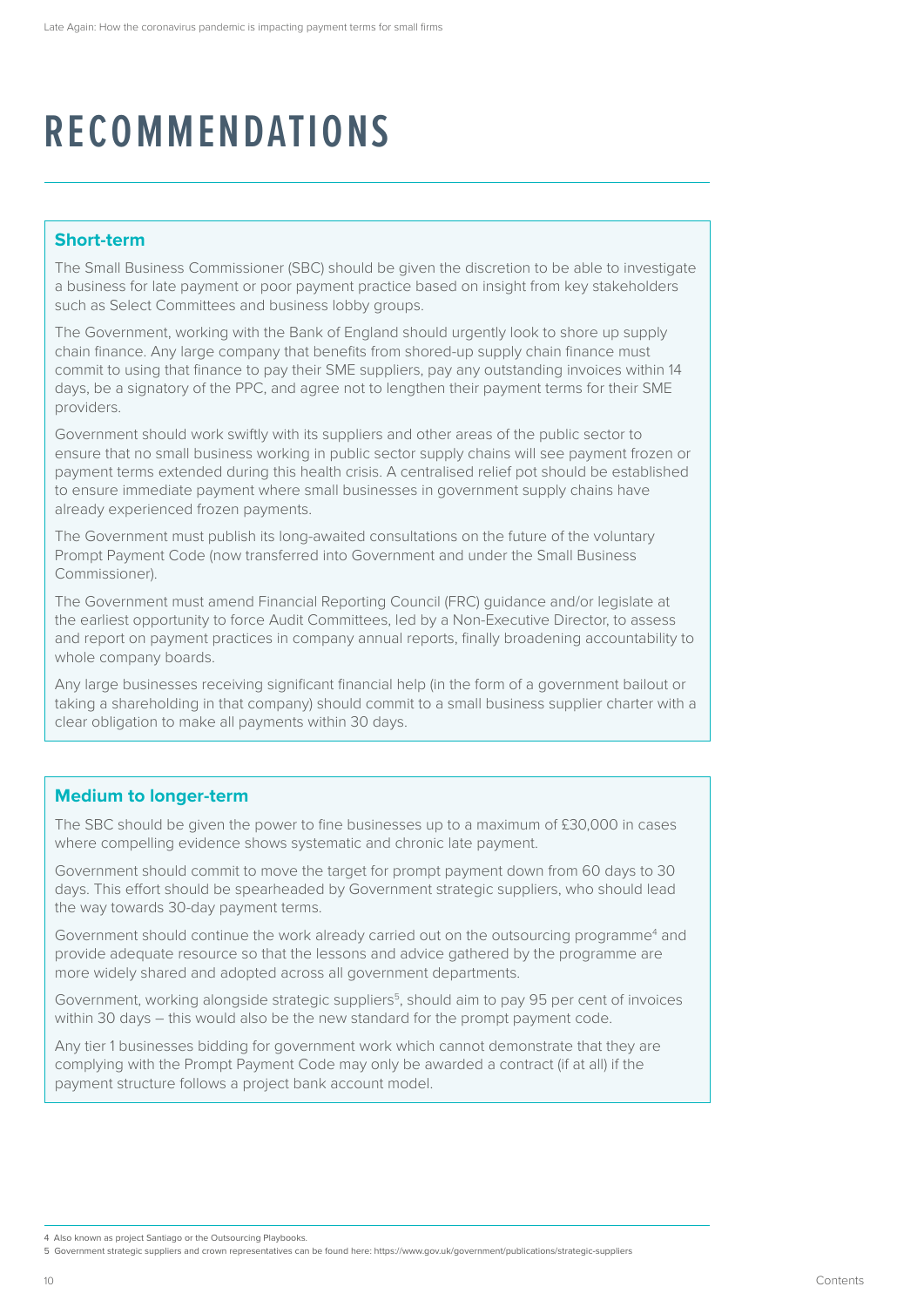### **LATE PAYMENT ACROSS THE SMALL BUSINESS LANDSCAPE**

Many businesses will operate on a delayed payment or credit-based model, where an agreement is reached to pay for good or services within 30 or 60 days. In some areas, such as kitchen design for example, these lines of credit or delayed payment will also be offered to the general public, as opposed to other businesses. The potential for late payment therefore exists across B2B and B2C, as well as B2PS settings.

The COVID-19 crisis has resulted in many businesses and consumers, understandably, reassessing their plans for the year(s) ahead, to ensure survival.

For many small businesses, their immediate focus is on survival, and to this end cashflow is critical. If they are still able to operate while complying with government guidance on working safely6 and social distancing, then it is vital that they are paid for work carried out. If they are unable to operate at the current time, is it equally vital that they are paid for works already completed and billed for earlier in the year.

Failure to pay invoices not only hinders the ability of small businesses to survive the current crisis, but it also hampers any recovery post crisis, presenting potentially enduring damage to supply chains.

FSB research shows that 44 per cent of small businesses have experienced an increase in late payment, with an additional almost one in three (30 per cent) small businesses seeing payments frozen completely due to the COVID-19 health crisis.

When we consider the effective start date of lockdown (23 March 2020), and that businesses complying with the prompt payment code pay invoices within 60 days of receiving them, it is conceivable that a number of small businesses may not have been paid at all for any works carried out in 2020 so far.

"Following taking part in the Coronavirus Webinar on Friday we followed the advice and we asked our largest customer to pay the outstanding invoices, totalling over £100,000 dating from early January 2020. On contacting them to request payment for the outstanding invoices they advised us that they have suspended all suppliers' payments until further notice however without their payment our business won't survive. Our MD has been in touch with various people in their accounts department, all the way up to the Head of Finance, but they are still saying that they will have made their decision for the survival of their business and that we have "been in denial for too long and are doing too little", and that we have to ask our own suppliers to make concessions.

This feels like a massive blow at a time when they should surely be trying to protect their supply chain."

Anonymous FSB member – manufacturing

Behind every statistic in this report is a real small business experiencing supply chain bullying. This can include scenarios where small businesses have been asked to accept a doubling of payment terms and a reduction of sums due. Some large businesses have written to their small business suppliers saying that those that accept extended payment terms will be rewarded with future work. This implies that those who don't will not be in the running for future business. In the aftermath of this crisis it will be imperative to ensure that this chronic increase in late payment does not become a permanent fixture of the UK business landscape.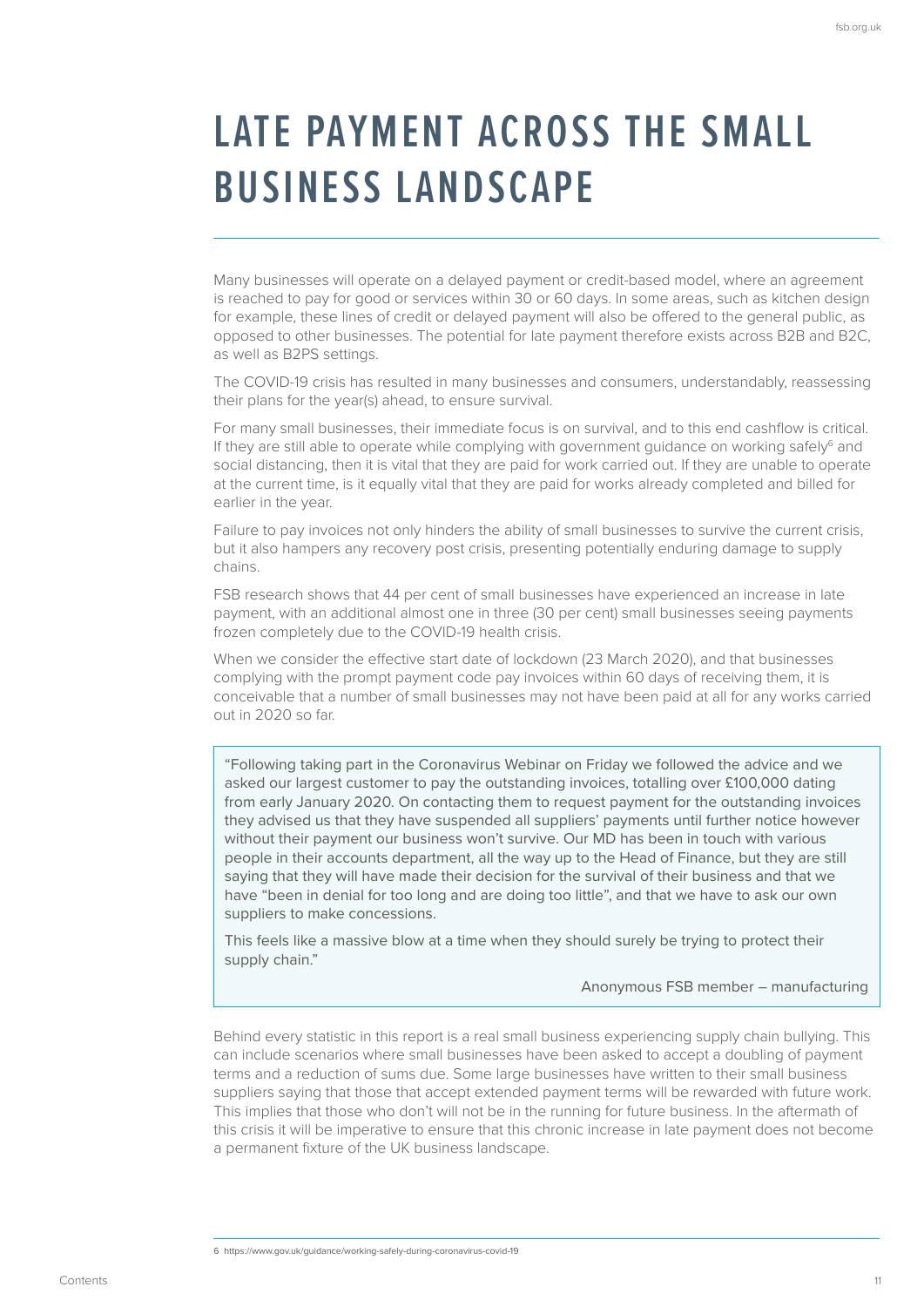#### **Recommendations**

The Small Business Commissioner (SBC) should be given the discretion to be able to investigate a business for late payment or poor payment practice based on insight from key stakeholders such as select committees and business lobby groups. By providing this latitude, the SBC will be freed from the restriction of being exclusively reliant on small businesses coming forward with examples of poor practice – something many are reluctant to do given their dependence on the customer they are complaining about.

The Government, working with the Bank of England should urgently look to shore-up supply chain finance. Any large companies that benefit from shored-up supply chain finance must commit to using that finance to pay their SME suppliers and pay any outstanding invoices within 14 days, be a signatory of the PPC and agree not to lengthen their payment terms for their SME providers B2B and B2PS.

The SBC should be given the power to fine businesses up to a maximum of £30,000 in cases where compelling evidence shows systematic and chronic late payment. This would not be a licence to fine businesses, but add teeth to the investigatory powers already held by the Small Business Commissioner, with the potential to fine only used where no remedial action has been agreed or carried out.

The Government must amend FRC guidance and/or legislate at the earliest opportunity to force Audit Committees, led by a Non-Executive Director, to assess and report on payment practices in company annual reports, finally broadening accountability to whole company boards.

Government should commit to moving the target for prompt payment down from 60 days to 30 days. This should include a series of interim measures and a combined effort to rationalise payment systems to allow for quicker and more secure invoice processing. This effort would also be led by government strategic suppliers, who should lead the way towards 30-day payment terms.

This change to 30 days should also be reflected in other voluntary codes / practices, such as the Good Business Charter. This would help to establish a new maximum payment term and change the culture of late payments in the UK.

B2B and B2PS supply chains can provide vital work and income for small businesses, as well as opportunities to learn from big businesses and government and consequently innovate in the delivery of their goods and services. FSB fully supports central government targets to spend one in every three pounds of its procurement budget with SMEs by 2022 because of the significant benefits this brings to small businesses. Equally important are the benefits small businesses can offer to government and larger businesses in government supply chains through their general agility and predisposition towards innovation.

A number of interventions have been made in the B2PS sector to re-shape how public procurement works, from the very top, to the very bottom. As well as introducing the Duty to Report and using the public sector's buying power to help improve payment practice, the introduction of a playbook on public procurement has also helped to address some of the structural issues that are often found when applying for, and working on, central government contracts.

Although there remains work to do to address how central government approaches the finer details of public procurement, FSB welcomes the work undertaken so far in this area and the collaborative way in which this has been done. We have also seen that pre-COVID-19, most government strategic suppliers have improved their payment performance since the introduction of the Duty to Report with most of those lagging behind the target of 95 per cent of payments within the 60-day mark, at least showing some signs of improvement.

During COVID-19 we have also seen the introduction of two key Procurement Policy Notes (PPN) setting out a number of measures to ease pressure on supply chains during this time. This includes giving accounting officers consent to make payment in advance (up to a cap) normally held by HM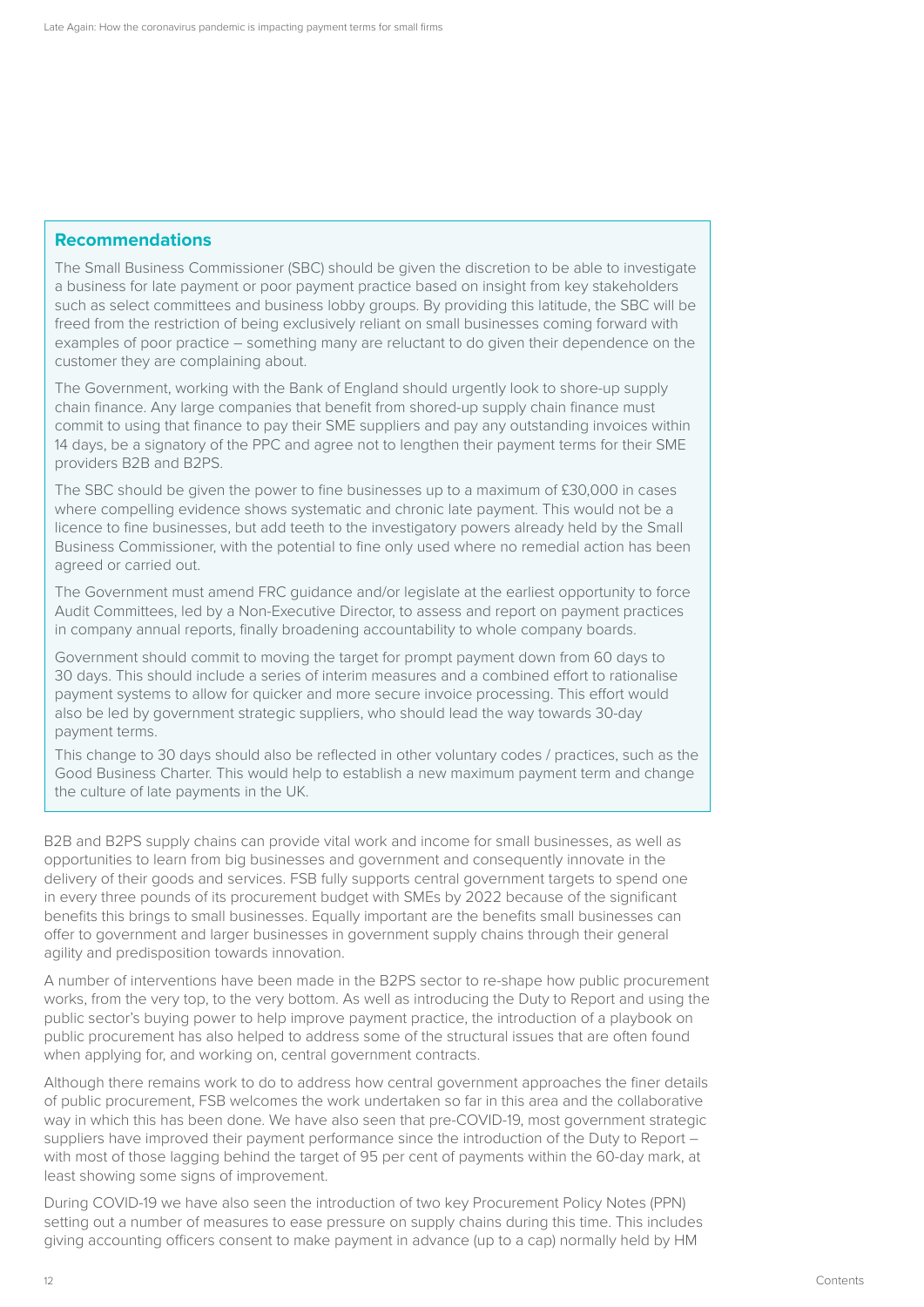Treasury, and accelerating the payments process so that many are paid within days, not weeks<sup>7</sup>. In some cases, this has been instantaneous via the use of procurement cards, which have seen the limits increased and instant payment allowed for goods and services.

These measures, where implemented correctly, will undoubtably provide some relief and comfort to those contracting directly with public bodies. However, those in public body supply chains, but not directly contracting with the public body, will be hoping that these measures and benefits are passed down the supply chain.

Despite improvements in the way public procurement is carried out by central government, the progress made on payment practice over the last few years, and the additional measures put in place to speed up payment systems (PPN), the current health crisis has placed this good work in jeopardy. Those small businesses working in public sector supply chains and/or B2B, saw very similar levels of late payment occurring due to COVID-19 (55% and 53% respectively). However, those small businesses in public sector supply chains fared slightly better when it came to experiencing frozen payments.

There are some noteworthy findings when we compare B2PS and B2B payment practice with general late payment across all small businesses. Those small businesses in B2PS supply chains are more likely to experience increased levels of late payment when compared to all small businesses. The same applies for the B2B group, where the likelihood of late payments is only marginally below that of the B2PS group, and again higher when compared to the comparable statistic for all small businesses. This shows that, broadly speaking, there is little difference in small businesses' experience of late payment between the B2B sector and the B2PS. This finding is surprising as there would be a natural expectation that payment practices within the B2PS sector would be better than those found within the B2B sector.

Interestingly the proportion of small businesses experiencing a freeze in payments is relatively consistent across all three groups. This may be reflective of how the crisis has impacted across a number of sectors, and extenuated existing issues in others. It is worth noting however, that B2PS based businesses have seen lower levels of payments being frozen than those businesses in both B2B and B2C. This is perhaps reflective of some of the measures put in place by government to ensure supply chains keep moving, such as PPN 02/20.



#### **Figure 1:** Changes in payment practice across different groups due to COVID-19

7 PPN 02/20 - <https://www.gov.uk/government/publications/procurement-policy-note-0220-supplier-relief-due-to-covid-19>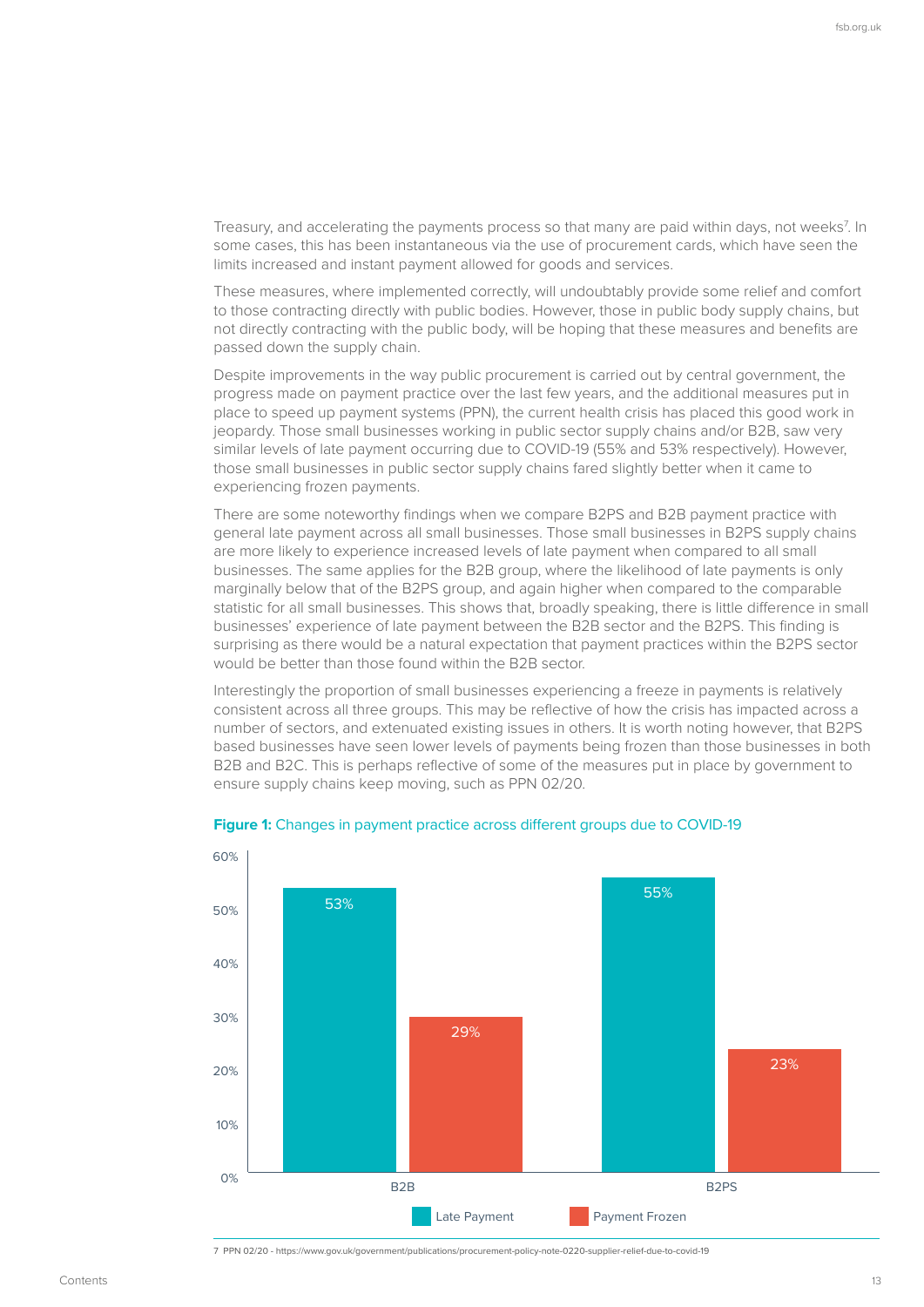It is concerning that public sector supply chains seem to fair no better than B2B supply chains in relation to late payments, however when it comes to instances of payment frozen, public sector supply chains are better than average. The data above suggests that while those contracting directly with public bodies may have benefitted from the measures put in place to mitigate cashflow issues in the supply chain, it appears that this benefit is not being felt by those further down supply chains.

It is critical to ensure that vital gains made in this area pre-pandemic are not lost - the fact remains that late payment in supply chains and its impact on cashflow makes it harder for smaller businesses to survive. It also does lasting damage to capability, as small businesses may not wish to be involved in these types of contracts again. The public sector, with central government leading the way, must redouble its efforts to ensure that no small business in its supply chain is asked to suffer late payment as a result of larger businesses withholding payment. This will help ensure that the increase in late payment we have seen during COVID-19 is short lived

One area of major contrast, and perhaps concern, is evident when we compare the proportion of B2B and B2PS small business suppliers experiencing late payment, and those that have seen a lengthening of their payment terms. Where 65 per cent of B2B and 63 per cent of B2PS businesses have experienced either an increase in late payment or payment frozen, only 13 per cent of B2B and/or B2PS businesses actually saw a lengthening of their payment terms. This means that the majority of late payment is occurring with no formal change in terms.

The resulting impact is that many small businesses are left to find out that payment will be late or frozen only when they chase (possibly already late) invoices. This dramatically reduces a business's ability to plan and anticipate cashflow, if they are only informed that payment is late or frozen once it already becomes due.

#### **Recommendations**

Government should continue the work already carried out on the outsourcing programme<sup>8</sup> and provide adequate resource so that the lessons and advice gathered by the programme is more widely shared and adopted across all government departments.

Government, working alongside strategic suppliers<sup>9</sup>, should aim to pay 95 per cent of invoices within 30 days – this should also be the new standard for the Prompt Payment Code.

Government should work with suppliers to ensure that no small business working in a government supply chain will see payment frozen or payment terms extended indefinitely during this health crisis.

A centralised relief pot should be established to ensure immediate payment where small businesses in government supply chains have already experienced frozen payments. This could take the shape and form of a project bank account.

Any tier 1 businesses bidding for government work which cannot demonstrate that they are complying with the Prompt Payment Code may only be awarded a contract (if at all) if the payment structure follows a project bank account model.

Any large businesses receiving significant financial help (in the form of a government bailout or taking a shareholding in that company) should commit to a small business supplier charter, setting out a commitment to:

- Make all payments within 30 days
- Maintain supply chains to UK companies
- Bring back work to the UK wherever possible

<https://www.gov.uk/government/publications/strategic-suppliers>

<sup>8</sup> Known as Project Santiago.

<sup>9</sup> Government strategic suppliers are the key businesses which government works with, a full list can be found here: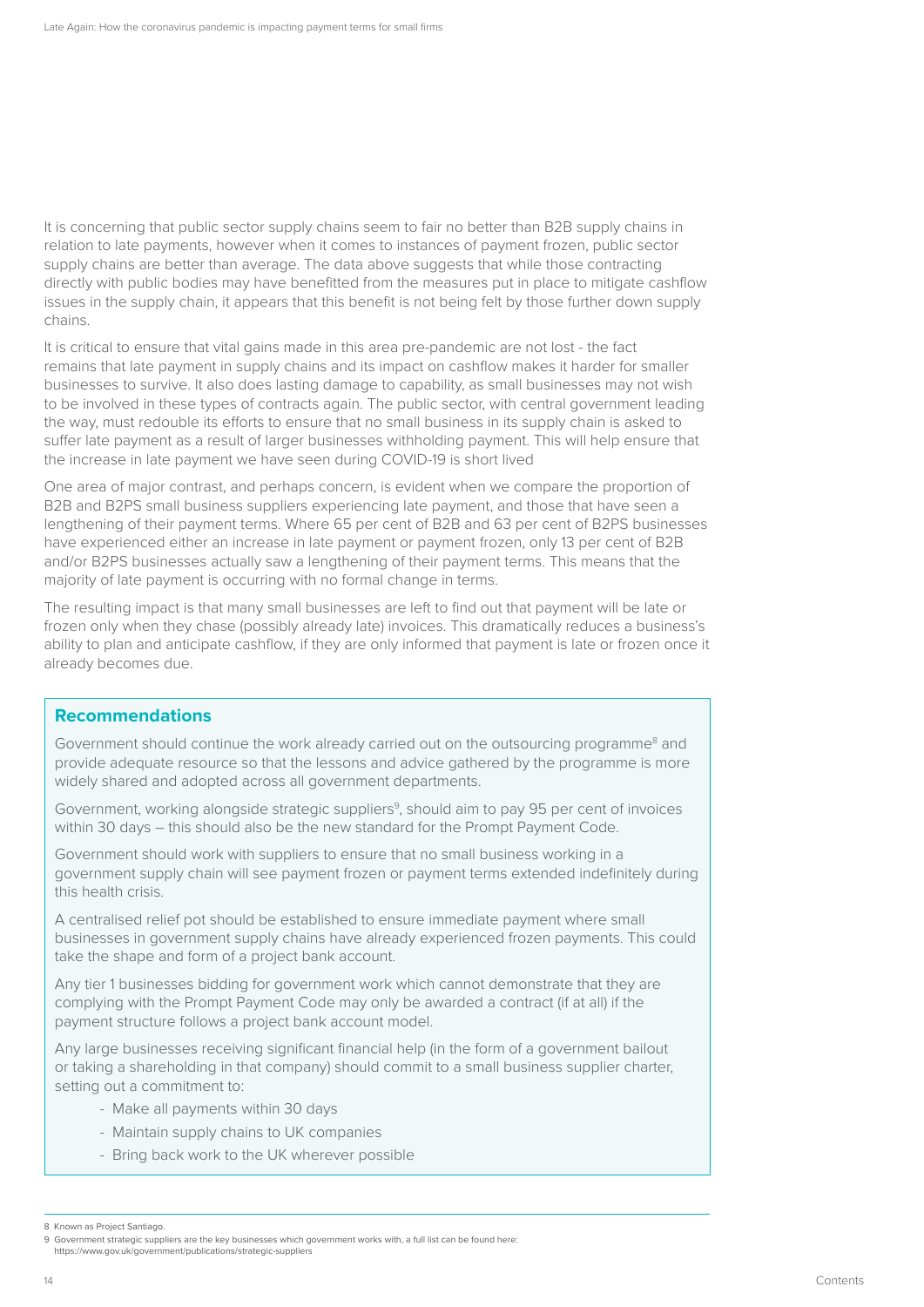## **SECTOR BREAKDOWN OF THE EXPERIENCE OF LATE PAYMENTS**

Although we expect to see differences in the levels of late payment in some sectors, largely due to systematic factors, a sector breakdown allows us to see which sectors have been hit hardest hit by these increases in levels of late payment.

#### Figure 2: The increase in late payment (excluding frozen payments) across sub-sectors as a result of COVID-19



Those sectors which have seen the largest increases in late payment are those which traditionally operate on credit-based terms. For example, Wholesale has seen the largest increase in late payment, whereas accommodation and retail-based businesses have seen much lower levels of late payment. Sectors such as retail, accommodation, and food and beverage services have seen lower levels of late payment, as the majority of transactions are made in real time between the business and the consumer, however each will still have a number of interactions in a B2B supply chain before reaching the customer. This is likely to account for some of the increase in late payment shown above. It is also worth noting that while these sectors may have seen relatively small increases in late payment, they are also the sectors most likely to have either ceased trading due to government restrictions, or seen cancelations.

Professional services, such as legal and accounting, have also seen a noticeable increase in late payment due to COVID-19, again reflecting the nature of their services and billing systems.

Figure 2 shows that late payment has increased in all sectors as a result of COVID-19, however it is most severely felt in industries which predominantly work in B2B/ B2PS supply chains, as opposed to those businesses which are day-to-day consumer facing – providing those businesses haven't already closed.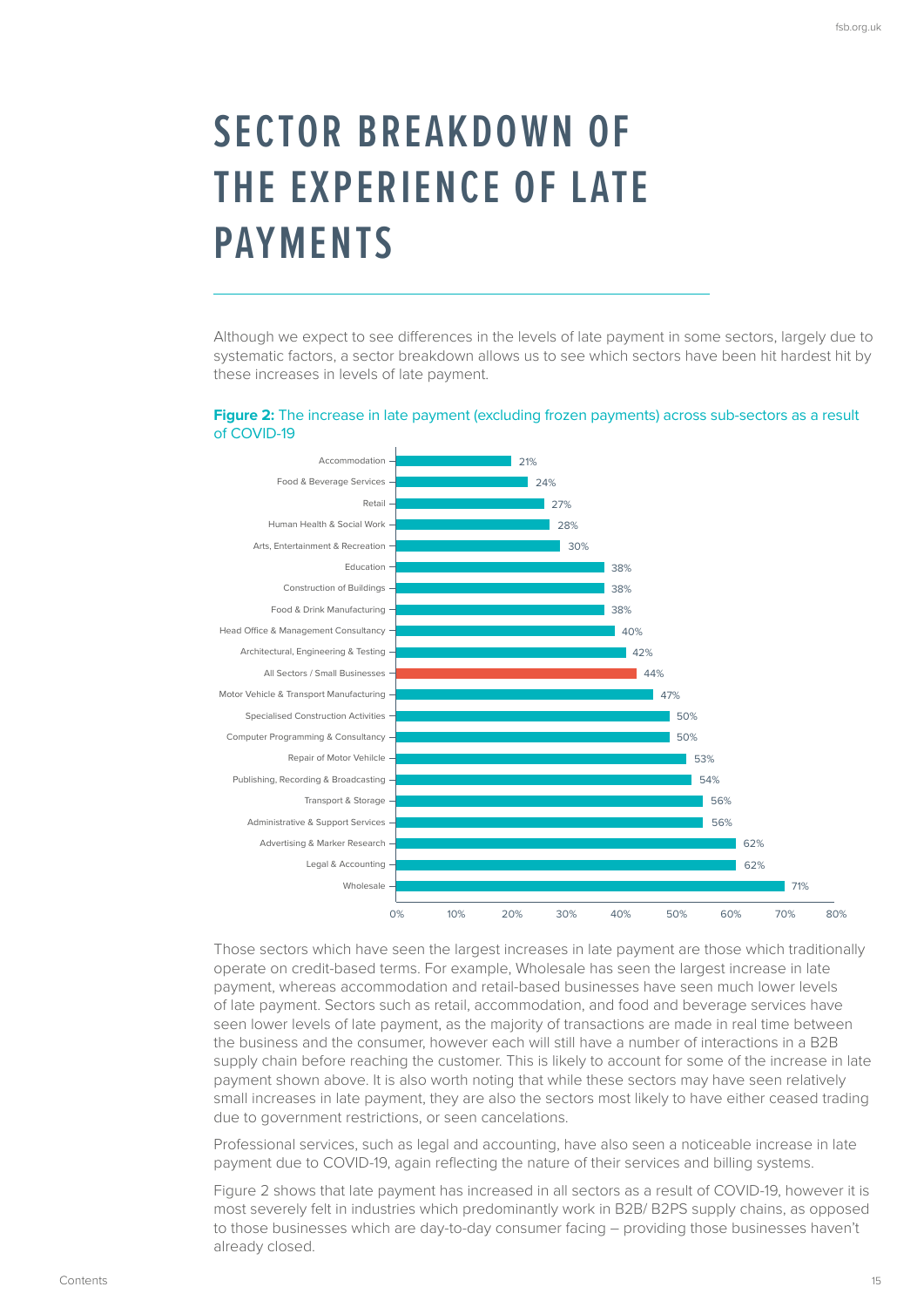## **LEADING THE WAY**

Although the statistics show increasing levels of late payment across the board, there are examples of where large and small companies alike are introducing measures to help secure and improve their supply chain by speeding up their payments, or enabling payments to be made quicker through the use of software and home working. There are also examples of where use of official channels, such as the Public Procurement Review Service (PPRS) or the powers currently held by the SBC, have helped address instances of late payment.

#### **Office of the Small Business Commissioner (OSBC)**

The Office of the Small Business Commissioner provide a free service and covers the whole of the UK - England, Wales, Scotland and Northern Ireland. Small businesses can use the service on a risk free and anonymous basis to raise complaints about poor payment practice which will be investigated, and recommendations will be made about how to resolve the issue.

The casework team provide general advice and information to small businesses on matters such as:

- resolving disputes and dealing with an unpaid invoice
- checking contracts and getting invoices right
- signposting small businesses to existing support and dispute resolution services

The Office of the Small Business Commissioner team has recouped £7.2 million since its inception in December 2017, with £500,000 being released during the COVID-19 pandemic.

The Small Business Commissioner urges small businesses affected by late payments to contact his team and promises to act to tackle the worst examples of supply chain bullying. FSB welcomed the appointment of Philip King as the interim Small Business Commissioner, as well as the force and impetus he has brought to the role.

"My office works hard and is hugely successful in generating payments for small businesses and supporting them with advice, and I spend a significant amount of my time talking to large businesses about their payment practice, whether it is at the best or worst end of the spectrum. It is important that I shine a light on large corporates who are excelling in this space or who have made significant improvements. Equally, it is crucial that I highlight poor practice and have the opportunity to call it out.

"What is key to my approach is that, when I am alerted to alleged unfair practice, I always start from a non-judgemental position before reaching conclusions. Conversations are vital, lead to informed decisions and can often result in changes to practice from which all parties benefit. If we are going to emerge from the COVID-19 crisis with supply chains intact, we need businesses of all sizes to work as partners in a spirit of collaboration rather than confrontation."

Philip King – Small Business Commissioner

#### **Taylor Wimpey**

Having learned the lessons from the 2008 financial crash, house builder Taylor Wimpey put forward a series of measures to help subcontractors through the current crisis and to make sure they sustain a robust, highly skilled, supply chain for the years ahead. This is particularly important given the skills shortages afflicting the housebuilding and construction sectors.

The 'Taylor Wimpey Pay It Forward Scheme' makes advance payments for future work done by subcontractors where they have a long-term relationship with the subcontractors. The payments will be made from Taylor Wimpey via the subcontractor, to self-employed individuals who either do not benefit from the Government's Self-Employment Income Support Scheme or who will experience significant hardship given that the first grant was payable only at the end of May 2020.

Not only does this help small businesses and the self-employed generate an income (to be claimed against future works) but it also affords peace of mind to affected individuals by providing reassurance that there is still an income coming in.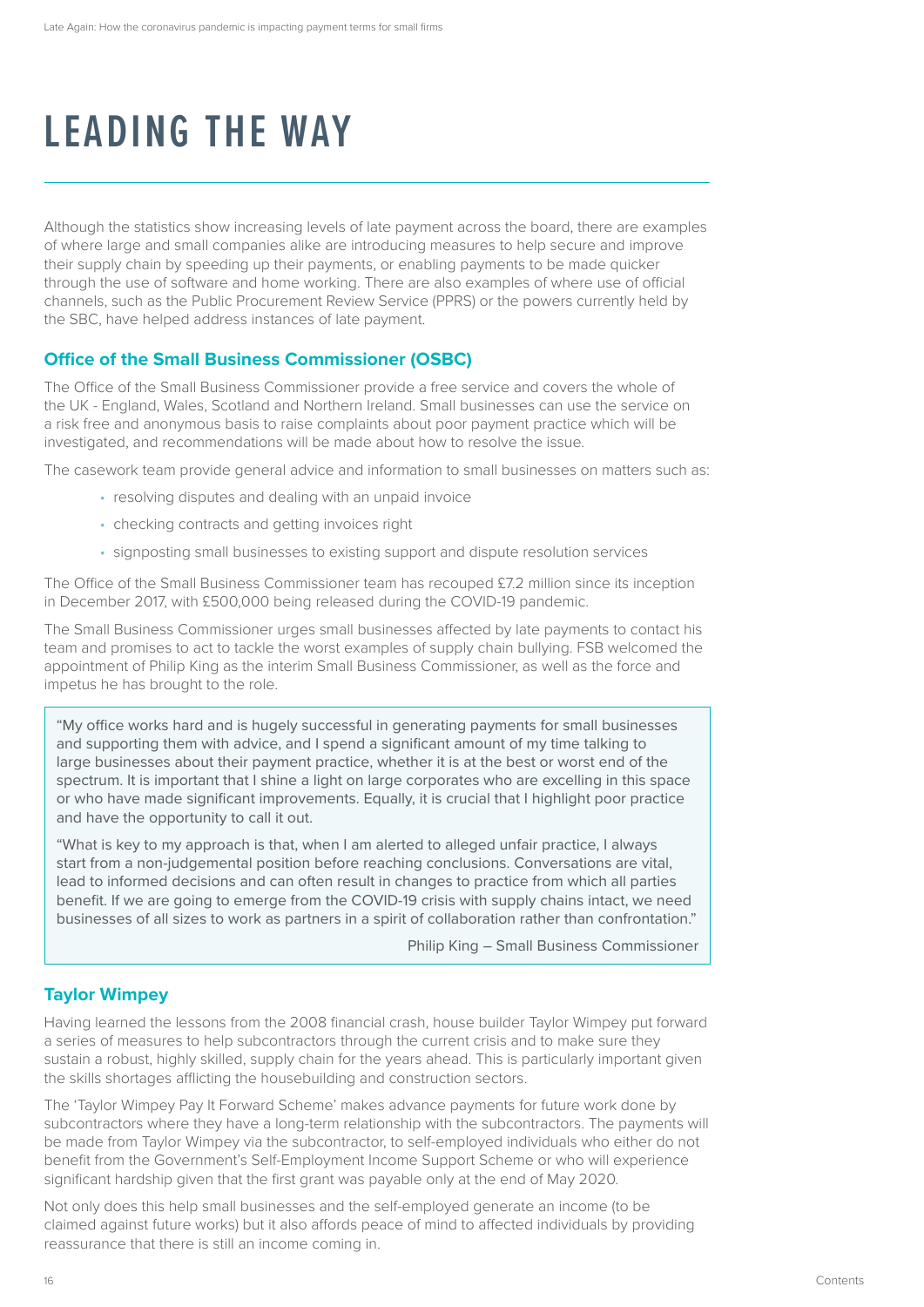In March 2020 Taylor Wimpey also extended its mental health support systems throughout its supply chain, recognising that many of their sub-contractors, which themselves are small businesses, are unlikely to have been in a position to invest in mental health resources for their self-employed workers. There was also a clear recognition that many self-employed individuals and small businesses are likely to have experienced mental health challenges because of the crisis.

The measures put in place help SMEs to feel that they are partners as opposed to contactors, and provides important reassurance that Taylor Wimpey is a safe port of call in difficult times.

#### **Vodafone**

The turnaround in Vodafone's payment performance and treatment of suppliers is perhaps one of the best examples of the SBC working closely with big businesses to find solutions. Having been suspended from the Prompt Payment Code in 2019, Vodafone alongside the SBC started to put in place a plan that would reshape the relationship with their supply chain, and work to get the company back on the PPC<sup>10</sup>.

This involved working out which of their suppliers were SMEs, and using digital tools to make sure their smallest suppliers were paid on 30-day terms. This allowed Vodafone to put their smallest suppliers at the top of the list when considering payment terms.

Recognising the impact of Covid-19 on the supply chain, Vodafone has moved all small suppliers to 15-day payment terms for 6 months, and is offering SME customers six months free highspeed broadband to help mitigate the impact of the current pandemic. The plan put in place between Vodafone and the SBC sets the company on track to continue with their support for small businesses in the supply chain, by ensuring prompt payment, and healthy supply chain relationships.

#### **The Public Procurement Review Service (PPRS)**

The PPRS allows suppliers to anonymously raise concerns they may have about public sector contracts and prompt payment. It is free to use. Businesses which have concerns or issues about the conduct of a procurement process they've been a part of or work in, or those which have experienced late payment in public sector supply chains, can report this to the PPRS which can then, anonymously, begin to investigate and resolve the issue at hand. Statutory powers introduced in March 2015 require contracting authorities to cooperate with the service. Since the service was introduced over 1,788 cases have been received and have helped suppliers reclaim over £7.85 million from over 351 late payment cases reported to the service. The service has a 100% success rate of releasing payments relating to undisputed invoices.

#### **Capita**

Capita, a major government outsourcer, is also offering small businesses free<sup>11</sup> secure phone and ecommerce payment systems in the form of its Pay360 service. This will allow small businesses to make and accept payments securely, away from the office, quickly, and with relative ease.

Capita has also been working closely with the FSB over the last 18 months, in a positive effort to try and resolve issues surrounding payment performance, and how large businesses can better engage with SMEs in supply chains. This has included the introduction of improved payment terms for sole traders, micro businesses and SMEs.

Capita now regularly publishes Duty to Report data in excess of the 95 per cent target, and has been working alongside government to shape better procurement practice in the public sector.

<sup>10</sup> The most recent Duty to Report data included intercompany payments. When these transactions are excluded, 94% of invoices are paid within 60 days, with an average time to pay of 44 days.

<sup>11</sup> For 6 months, with only standard transaction costs applicable.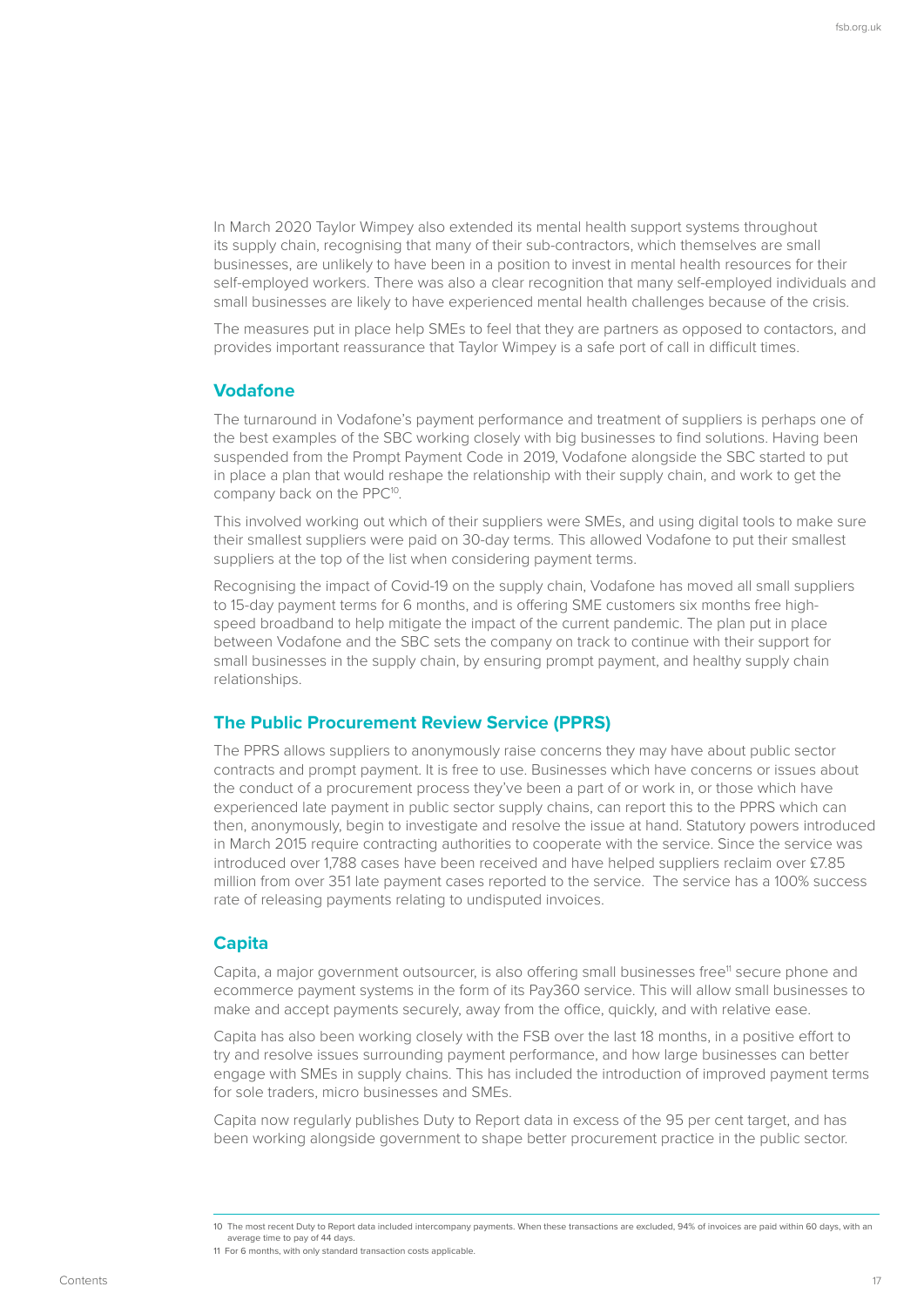#### **Morrisons**

In mid-March, supermarket retailer Morrisons announced that they would be paying small suppliers immediately to help their suppliers get through any difficulties presented by COVID-19, and to ensure that the supply chain remained healthy ahead of what has become a difficult period for businesses. This commitment has now been extended until September 2020, to help small businesses in their supply chain through the early days of recovery, when small businesses will arguably be at their most vulnerable.

#### **HS2 and Network Rail**

HS2 and Network Rail have also taken measures to increase payment to ensure that their supply chains remain robust during this period, by both paying firms almost immediately to help with cashflow and in some cases releasing money earlier where contracts allow. This has made a real difference to small firms working in these sectors not only in terms of survival but also creating a sense of partnership and goodwill. The Department for Transport and the construction sector also have a history of operating using project bank accounts, which means that no suppliers in the chain directly holds the funds for sub-contractors, instead drawing down from a centralised pot. This greatly reduces incentives to 'hold on' to cash.